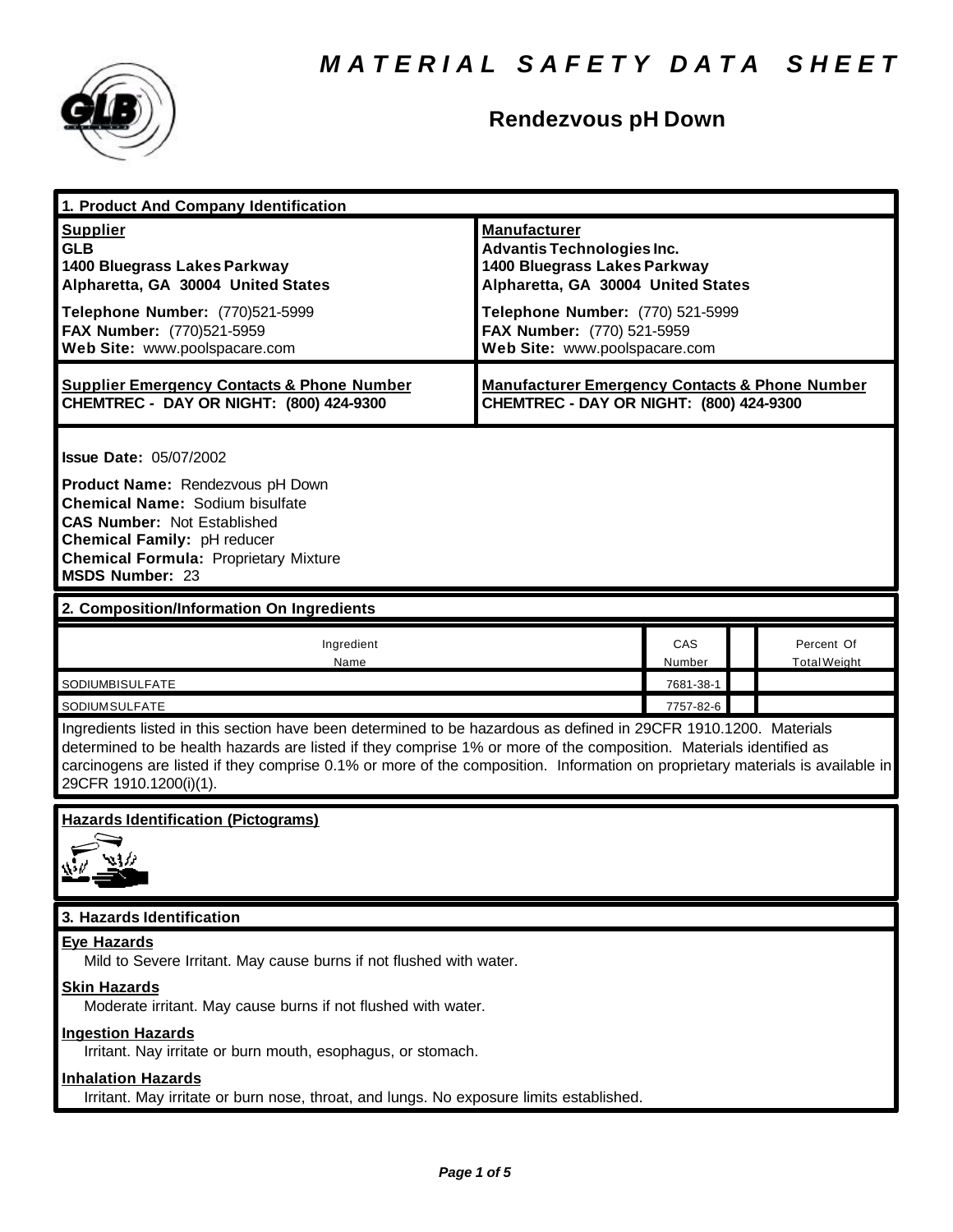### **Rendezvous pH Down**

#### **3. Hazards Identification - Continued**

#### **Chronic/Carcinogenicity Effects**

Not listed as a carcinogen by NTP, IARC, or OSHA.

#### **Signs And Symptoms**

Irritation of Eyes, Skin and Respiratory Passages

#### **First Aid (Pictograms)**



#### **4. First Aid Measures**

#### **Eye**

Immediately flush with water for 15 minutes, lifting eyelids to thoroughly flush. Get prompt medical attention.

## **Skin**

Immediately flush with water for 15 minutes. If burn occurs, obtain medical help.

#### **Ingestion**

Drink large quantities of milk or water. Follow with milk of magnesia, beaten eggs or vegatable oil. **Do not induce vomiting.** Contact physician immediately.

#### **Inhalation**

Move to fresh air location. If irritation or discomfort persists, seek medical attention.

#### **Fire Fighting (Pictograms)**



#### **5. Fire Fighting Measures**

**Flash Point:** N/A °F **Lower Explosive Limit:** N/A **Upper Explosive Limit:** N/A

#### **Fire And Explosion Hazards**

At temperatures over 806F, product will decompose, generating oxides of sulfur. Product readily dissolves in water to form a weak sulfuric acid solution. No gases or toxic fumes are emitted from this reaction, but precautions for exposure to sulfuric acid should be followed.

#### **Extinguishing Media**

Water or dry chemical as appropriate for combustibles in area. Avoid water contact to material if possible.

#### **Fire Fighting Instructions**

If water is used to extinguish combustibles and product is dissolved in water forming sulfuric acid, wear acid protective equipment. If elevated temperatures (>806F) are reached, self-contained breathing apparatus should be worn.

#### **6. Accidental Release Measures**

Small Spills: Material is granular product and can be swept up from surfaces.

Large Spills: Pick up as much material as possible with shovel or other tool. Neutralize balance of spill with weak alkaline solution and wash down to sewer if federal, state, or local regulations permit.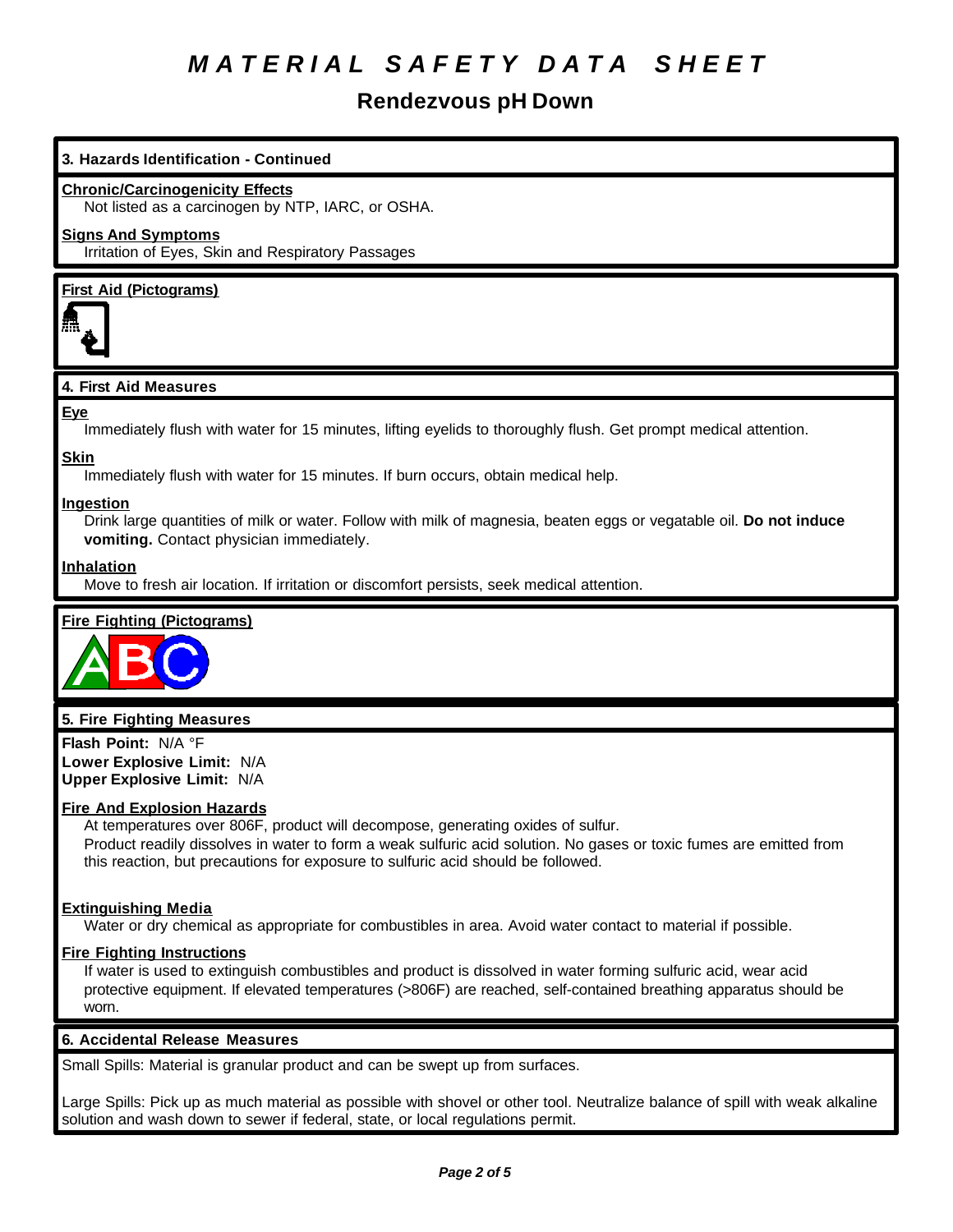## **Rendezvous pH Down**

| Handling & Storage (Pictograms)                                                                                                                                                                                                                           |
|-----------------------------------------------------------------------------------------------------------------------------------------------------------------------------------------------------------------------------------------------------------|
| como Ima                                                                                                                                                                                                                                                  |
| 7. Handling And Storage                                                                                                                                                                                                                                   |
| <b>Handling And Storage Precautions</b><br>Keep out of reach of children. Store material in a cool and dry place. Keep containers tightly closed.                                                                                                         |
| <b>Handling Precautions</b><br>Use only with adequate personal protection.                                                                                                                                                                                |
| <b>Storage Precautions</b><br>Do not store where exposed to moist conditions or near strong alkalis. Keep containers tightly closed.                                                                                                                      |
| <b>Work/Hygienic Practices</b><br>Avoid contact with skin, eyes or clothing. Wear all recommended protective equipment when handling.<br>Avoid contact with eyes. Solutions of this material are acidic and strongly irritating. Will attack most metals. |
| <b>Protective Clothing (Pictograms)</b>                                                                                                                                                                                                                   |
| 8. Exposure Controls/Personal Protection                                                                                                                                                                                                                  |
| <b>Engineering Controls</b><br>Local ventilation to a dust collector is recommended.                                                                                                                                                                      |
| <b>Eye/Face Protection</b><br>Safety glasses with side shields or goggles recommended.                                                                                                                                                                    |
| <b>Skin Protection</b><br>Chemical-resistant gloves such as neoprene or rubber. Clothes should completely cover skin to avoid skin contact.<br>Coats, coveralls, or aprons are recommended.                                                               |
| <b>Respiratory Protection</b><br>NIOSH or MSA certified dust mask should be worn while handling product to control exposure below nuisance dust<br>limits of 10 ma/m3.                                                                                    |
| 9. Physical And Chemical Properties                                                                                                                                                                                                                       |
| <b>Appearance</b><br>Off white bead-like granular dry material.                                                                                                                                                                                           |
| <b>Odor</b><br><b>Bland odor</b>                                                                                                                                                                                                                          |
| <b>Chemical Type: Mixture</b><br><b>Physical State: Solid</b><br>Melting Point: 350 °F<br>Specific Gravity: n/a<br>Percent Volitales: Non-Volatile<br>Packing Density: 83 lb/cu.ft<br>Solubility: SOLUBLE                                                 |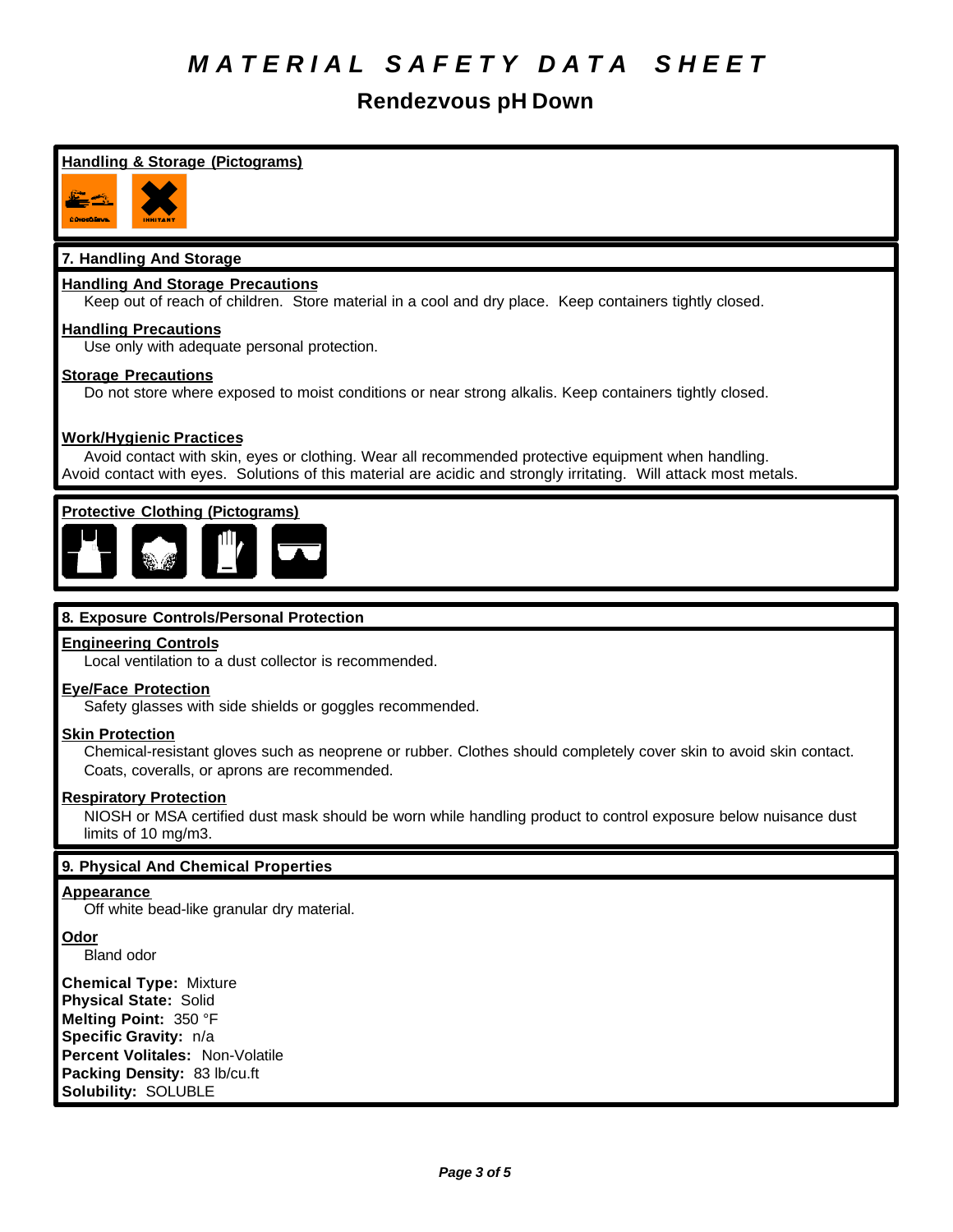### **Rendezvous pH Down**

### **10. Stability And Reactivity Stability:** Stable **Hazardous Polymerization:** Will not occur. **Conditions To Avoid (Stability)** Store in a dry area to avoid moisture contact. **Incompatible Materials** Strong alkaline materials such as caustic. Do not mix with liquid chlorine bleach, ammonia cleansers or similar prodcuts. **Hazardous Decomposition Products** At Temperatures in excess of 570F Hazardous fumes of Sulfur Dioxide and Sulfur Trioxide are evolved. **11. Toxicological Information Eye Effects** Note to Physician: Natural watering of eyes will disolve sodium bisulfate, forming a weak sulfuric acid solution which may cause burns. Flush effected area thoroughly with water. Do not use chemical antidotes or neutralizing solutions. **Skin Effects** Note to Physician: Mild burns may occur if not thoroughly flushed previously. **Acute Oral Effects** Note to Physician: Body water content will react with sodium bisulfate to form a weak sulfuric acid solution, which may burn tissues in mouth, esophagus or stomach. Solution should be diluted to reduce burning effect. **Acute Inhalation Effects** Note to Physician: Mild burning sensations may occur to mucous membranes and upper respiratory tract. **12. Ecological Information Ecotoxicological Information** LD50 Rat = 2800 mg/kg This material is neither corrosive nor destructive to the skin of New Zealand rabbits. Occasionally, a very slight rash may appear. **13. Disposal Considerations** Dispose in accordance with applicable federal, state and local government regulations. **14. Transport Information Proper Shipping Name** NOT REGULATED **Hazard Class** NOT REGULATED **DOT Identification Number** NONE **15. Regulatory Information** No Data Available...